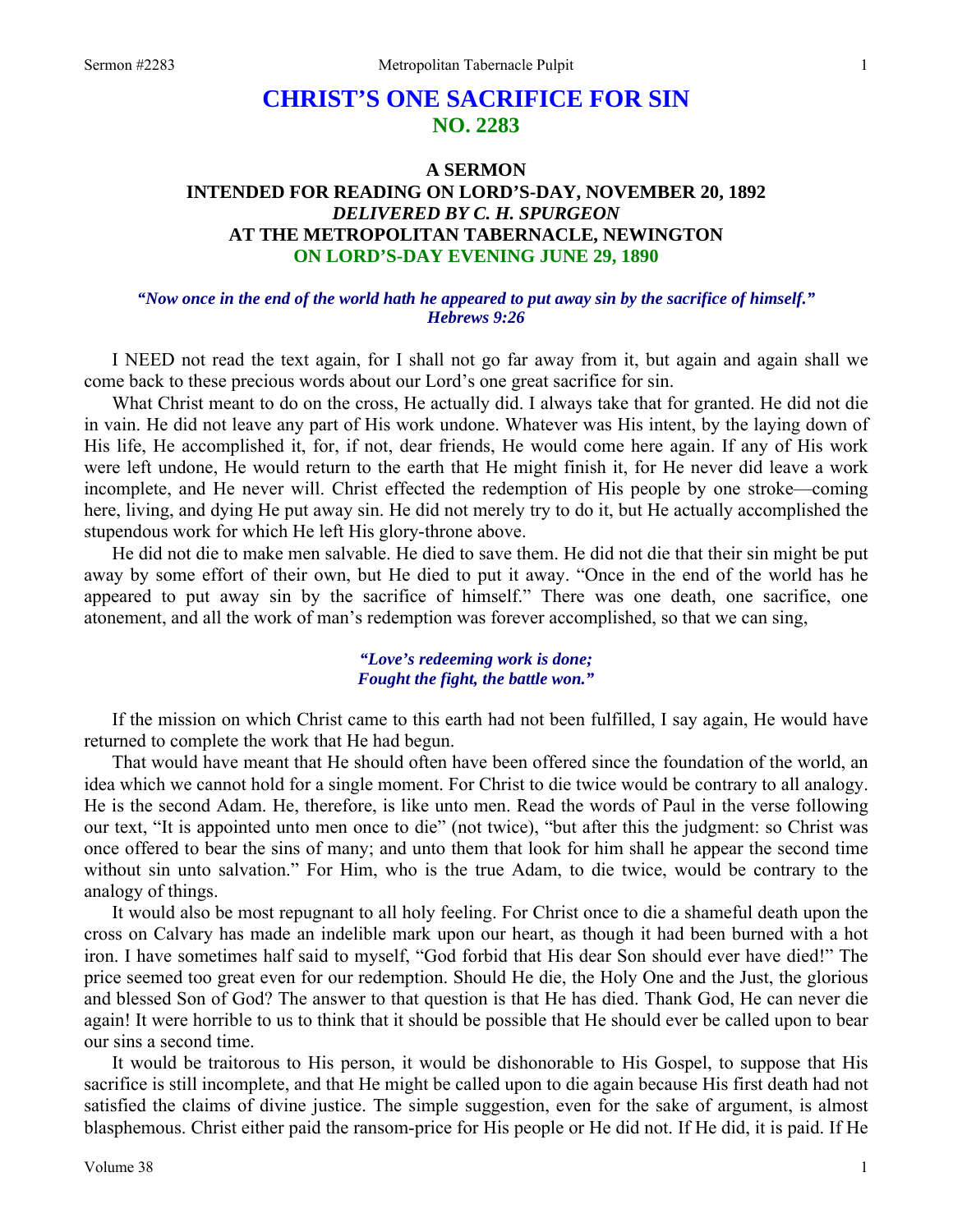did not, will He come again, think you? That can never be. Toplady knew that truth when he taught the saints to sing to their Lord,

> *"Complete atonement Thou hast made, And to the utmost farthing paid Whate'er Thy people owed: Nor can His wrath on me take place, If shelter'd in Thy righteousness, And sprinkled with Thy blood."*

The idea that Christ's one sacrifice for sin is not sufficient to accomplish His purpose is also opposed to revelation. We are told that, "Christ, being raised from the dead, dies no more, death has no more dominion over him. For in that he died, he died unto sin once: but in that he lives, he lives unto God." The sinner for whom Christ died is free because of his Substitute's death. And the Substitute Himself is free, for He has discharged every liability and given to God the full satisfaction that divine justice required.

> *"He bore on the tree the sentence for me, And now both the Surety and sinner are free."*

Take a good look at Calvary. Get the cross distinctly photographed upon your eyeballs. Behold the five wounds and the bloody sweat. The whole Gospel was hung on the cross. It was all there, the battle and the victory, the price and the purchase, the doom and the deliverance, the cross and the crown. See again, in the death of Christ on the cross, a clear idea of what He meant to do and of what He actually did, when He laid down His life for us.

And be glad that once, and only once, this great deed had to be done. Nothing more is wanted, Christ has put away the sin of those for whom the covenant was made, according to the Word that we read just now, "Their sins and iniquities will I remember no more." "Now, where remission of these is, there is no more offering for sin."

That will stand as a preface. Now I want, with great earnestness—I fear with much weakness, but still with great earnestness—to set before you, beloved friends, a summary of the way in which Christ has saved His people. It matters not how feebly the truth is put to you, if you do but lay hold of it and firmly grasp it by faith, your souls are saved.

I shall have to speak to you briefly upon five things. First, *the gigantic evil*: "sin." Secondly, *the glorious Remover of it*: "HE." Thirdly, *the memorable event*: "Once in the end of the world has he appeared." Fourthly, *the special sacrifice*: "the sacrifice of himself." Fifthly, and lastly, *the grand achievement*: "to put away sin by the sacrifice of himself."

**I.** First, notice, in considering what our text says that Christ has done, THE GIGANTIC EVIL. "Once in the end of the world has he appeared to put away sin."

"Sin." It is a very little word, but it contains an awful abyss of meaning.

"Sin" is transgression against God, rebellion against the King of kings, violation of the law of right, commission of all manner of wrong. Sin is in every one of us, we have all committed it, we have all been defiled with it. Christ came "to put away sin." You see, the evil is put in one word, as if wrongdoing was made into one lump, all heaped together, and called, not "sins," but "sin." Can you catch the idea? All the sinfulness, all the omissions, all the commissions, and all the tendencies to rebel that ever were in the world, are all piled together, hill upon hill, mountain upon mountain, and then called by this one name, "sin."

Now, sin *is that which makes man obnoxious to God*. Man, as a creature, God loves. Man, as a sinner, God cannot love. Sin is loathsome to God. He is so pure that He cannot bear impurity, so just that the thought of injustice is abhorrent to Him. He cannot look upon iniquity without hating it. It is contrary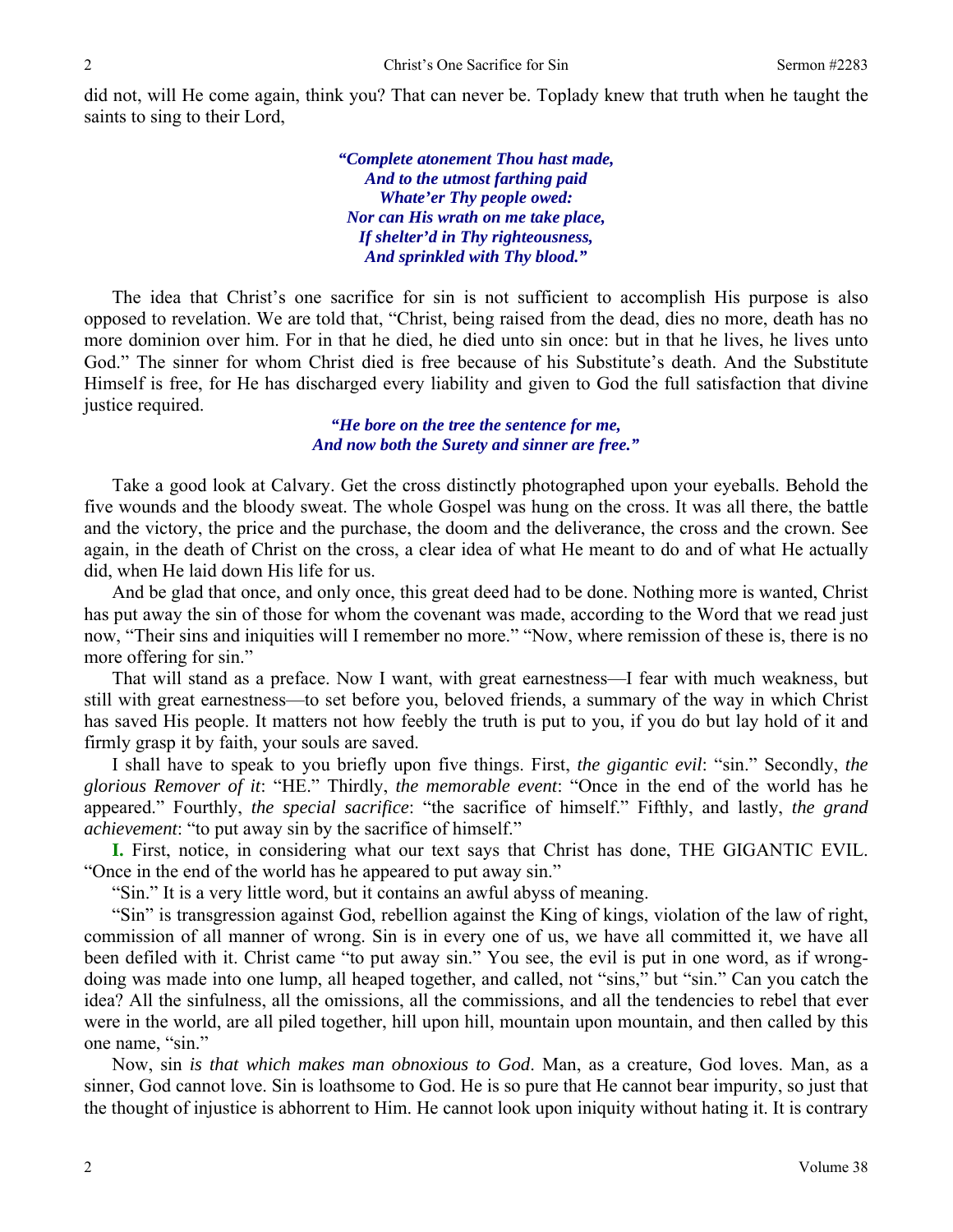to His divine nature. His anger burns like coals of juniper against sin. This it is that makes sin so dreadful to us, because, in consequence of it, we have become obnoxious to God.

And sin, dear friends, also *involves man in punishment*. Inasmuch as we have committed sin, we are exposed to the just and righteous wrath of God. Wherever there is sin, there must be penalty. Laws made without the sanction of reward and punishment are inoperative. God will never suffer His righteous law to be broken with impunity. His Word still declares, "The soul that sins, it shall die."

Where there is sin, there must be punishment, and although the doctrine is not preached as often as it ought to be, yet every man's conscience knows that there is a dreadful hell, there is a worm that dies not, there is a fire that never can be quenched, and all these are reserved for unforgiven sinners. This makes sin so terrible an evil. Unless God vacates the throne of the universe, sin must be visited with punishment and banished from His presence.

Yet again, dear friends, *sin effectually shuts the door of hope on men*. The guilty cannot dwell with God while they are guilty. They must be cleansed from sin before they can walk with Him in white. Into heaven there enters nothing that defiles, and if you and I are not pardoned, we must be separated from God forever. We can do nothing while sin remains upon us and nothing can bring us reconciliation with God. Sin must be put away first. It lies across the road to heaven and blocks up the door by which we come to God and unless it is removed, we are lost, lost, lost, and lost forever.

Do you all know, in your consciences and hearts, what sin means? I remember that when I learned that dread lesson, I felt that I was the most unhappy youth in all Her Majesty's dominions. Sin went to bed with me and seared me with visions. Sin rose with me and made the most glorious landscape dark and gloomy. I had a terrible sound of judgment to come always ringing in my ears. I knew that I was guilty. I did not need for God to condemn me. I condemned myself. I sat in judgment upon my own heart and I condemned myself to hell.

Sin! If you really feel it, no burning-irons in the hand of the most cruel inquisitor would ever pain you as sin does. Speak of diseases, and there are some that cause intense agony, but there is no disease that pains like sin on the conscience. Sin on the conscience! It is a prison, a rack, a cross whereon all joy hangs crucified and bleeding to death.

That is the first thing in my text, the gigantic evil. In proportion as you feel the evil of sin, you will rejoice to hear that Christ came to put away sin by the sacrifice of himself. That is my next point.

**II.** In the second place, having spoken of the gigantic evil that needed to be removed, let me now speak of THE GLORIOUS REMOVER OF IT.

Who was it that undertook to remove this mountain of guilt? "Once in the end of the world has HE appeared." Who is this who has appeared to put away sin?

I will not delay for a moment, but tell you at once that He that appeared was *very God of very God*. He against whom sin had been committed. He who will judge the quick and the dead. He it was who appeared to put away sin. Is there not great comfort in this fact? It is the Son of God who has undertaken this more than Herculean labor. He appeared, sinner, to save you. God appeared to put away sin.

Lost one, to find you, the great Shepherd has appeared. Your case is not hopeless, for He has appeared. Had anybody other than God undertaken the task of putting away sin, it could never have been accomplished. But it can be accomplished now, for HE who appeared is One with whom nothing is impossible. Listen to that and be comforted.

Who is it that appeared? It is HE, *the commissioned of the Father*. Christ did not come as an amateur Savior, trying an experiment on His own account. He came as the chosen Mediator, ordained of God for this tremendous task. The Savior that I preach to you is no invention of my own brain. He is no great One who, of His own accord alone, stepped into the gap without orders from heaven. No, but He appeared whom the Father chose for the work, and sent, commissioned to perform it. His very name, Christ, tells of His anointing for this service.

*"Thus saith God of His Anointed;*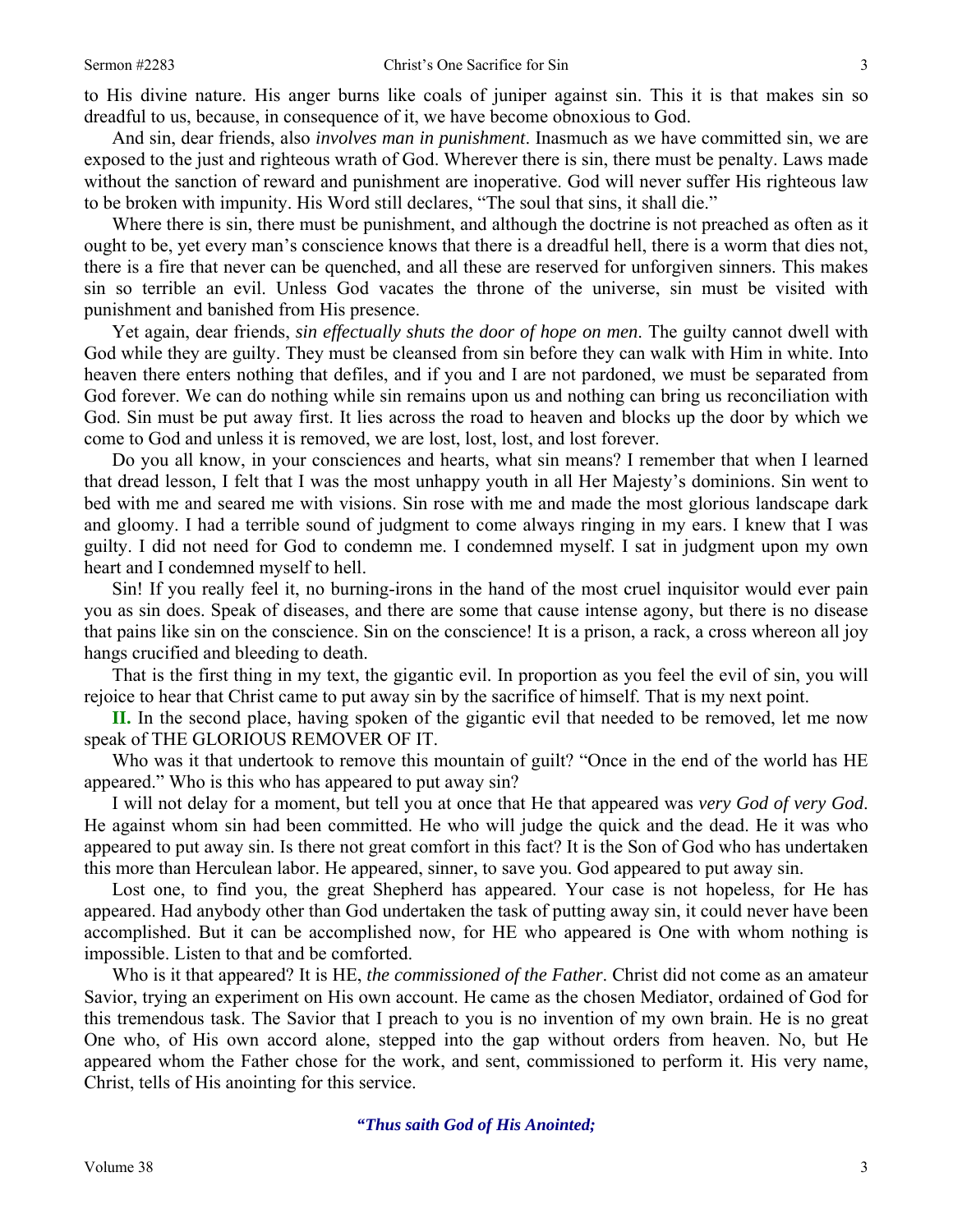*He shall let My people go; 'Tis the work for Him appointed, 'Tis the work that He shall do; And my city He shall found, and build it too."* 

"He appeared," He who was *pledged in covenant* to do it, for, of old, before the world was, He became the Surety of the covenant on behalf of His people. He undertook to redeem them. His Father gave Him a people to be His own, and He declared that He would do the Father's will and perfect those whom the Father had given Him.

"He appeared." Ah, dear friends, if the brightest angel had appeared to save us, we might have trembled lest he should be unequal to the task. But when He comes whom God has sent, whom God has qualified, and who is Himself God, He came upon an errand which He is able to accomplish. Think of that and be comforted.

**III.** But now, in the third place, we come to THE MEMORABLE EVENT mentioned in our text. We are told that in order that He might save us, Christ appeared, "Once in the end of the world has he appeared." He could not sit in heaven and do this great work. With all reverence to the blessed Son of God, we can truly say that He could not have saved us if He had kept His throne and not left the courts of glory, but He appeared. I have not to tell you, at this time, that He will appear, although that also is true, for, "unto them that look for him shall he appear the second time without sin unto salvation," but He has appeared.

He appeared, first, *as a babe at Bethlehem*, swaddled like any other child. This babe is "The Mighty God, the Everlasting Father, the Prince of Peace," and He has "appeared" on earth in human form. Made in fashion as a man, He has taken upon Himself our nature, the Infinite is linked with the infant, the Eternal with the child. He, on whom all worlds are hanging, hangs upon a woman's breast. He must do that or He cannot put away sin.

Thirty years rolled on and He had toiled, in obscurity, as a carpenter at Nazareth. The Baptist comes and proclaims the advent of the Redeemer and He is there to the moment. Into the waters of Jordan He descends, and John with Him, the servant baptizes his Lord, and as He rises from the water, the heavens are opened, the dove descends, it rests upon Him and God proclaims Him to be His Son, in whom He is well pleased.

Thus Christ, anointed at Jordan, appeared to inaugurate His public ministry and by His baptism, to begin working a robe of righteousness which is forever to adorn us, poor naked sinners. "In the end of the world he appeared." His manifestation commenced at Bethlehem and was continued at Jordan.

Three more years rolled by, years of toil and suffering, and now the great debt was to be paid, the bill was presented. Would He be there to meet it? The charge was laid. Would He be there to answer to it? Where would He be but among those olives in Gethsemane, surrendering Himself? The night is chill, the moon is shining and He is there in prayer.

But what prayer! Never did the earth hear such groans and cries. He is there wrestling, but what wrestling! He sweats, as it were, great drops of blood falling to the ground. The sinner is called for and the sinner's Substitute has put in an appearance on his behalf in the lonely garden of Gethsemane, so rightly named, the olive press. In a garden, man's first sin was committed, in a garden, man's Substitute was arrested.

But now comes the darkest hour of all. Christ appeared *on Calvary, atoning for sin*. The sun is veiled as though unable to look upon such a scene of sorrow. Hear the dread artillery of heaven, the Father thunders forth His wrath against sin. Behold the flames of fire, the forked lightnings of God's anger against all iniquity. Who is to bear them? In whose breast shall they be quenched? HE comes. On yonder tree He presents Himself. He hides not His face from shame and spitting, and at last, upon the cross, He hides not Himself from divine desertion. Hear His piteous cry, "My God, my God, why have you forsaken me?"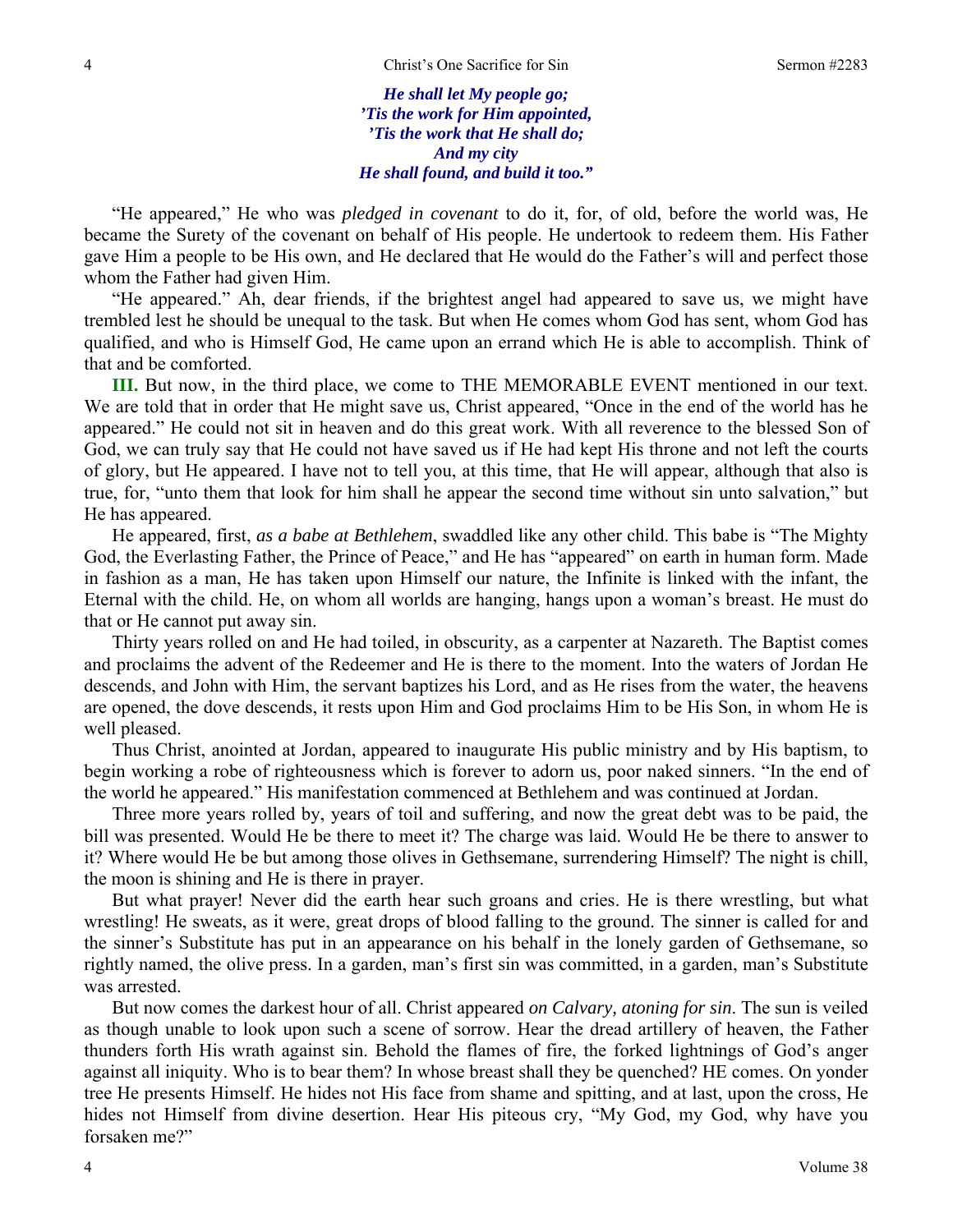Then was fulfilled the prophecy given by the mouth of Zechariah, "Awake, O sword, against my shepherd, and against the man that is my fellow, says the LORD of hosts." That sword is sheathed in Christ's heart.

> *"JEHOVAH bade His sword awake, O Christ, it woke 'gainst Thee; Thy blood the flaming blade must slake, Thy heart its sheath must be! All for my sake, my peace to make: Now sleeps that sword for me."*

Yes, Christ appeared. He was visibly crucified among men and observed by the gloating eyes of cruel men of hate. He appeared in that dread day of judgment and of vengeance. So it was, and only so, that He was able to put away sin.

We have come thus far and the path has been strewn with wonders, but only he who knows the meaning of the word, "sin," will see any wonder in it. If sin has made the earth tremble under your feet, if sin has scorched you like the blast of a furnace, if sin has burned into your very soul, and killed all your joy, you will hear with delight that God appeared here as man, for this purpose, to put away sin.

**IV.** Now, we must go a step farther and consider THE SPECIAL SACRIFICE which Christ offered. He who appeared, put away sin by a sacrifice and that sacrifice was Himself, "Once in the end of the world has he appeared to put away sin by *the sacrifice of himself*."

There was never any way of putting away sin except by sacrifice. The Bible never tells us of any other way. Human thought or tradition has never discovered any other way. Find a people with a religion and you are sure to find a people with a sacrifice. It is very strange, but wherever our missionaries go, if they find God at all thought of, they find sacrifices being offered. It must be so, for man has this law of God written upon his very conscience.

Christ must bring a sacrifice, but observe what it was—*He offered Himself*. "He appeared to put away sin by the sacrifice of himself," His whole self. Christ did not give to us merely a part of Himself, He gave Himself. Let me say those sweet words again, "He loved me and gave himself for me." His blood? Yes. His hands, His feet, His side? Yes. His body, His soul? Yes, but you need not say all that, "He gave himself." "Who his own self bare our sins in his own body on the tree."

Whatever Christ was in Himself, He gave that. He offered Himself as a sacrifice for sin. What a wonderful sacrifice! Ten thousand bullocks, myriads of sheep, enough to cover all the pastures of the earth, what would their blood avail? But God, God incarnate, Immanuel, God with us, offers Himself. What condescension, what love, what infinite pity that He should sacrifice Himself for His enemies, for those who had broken His holy law!

*Christ offered Himself alone*. He put away sin by the sacrifice of Himself, not by the sacrifice of His church, not by the sacrifice of martyrs, not by the offering of wafers and consecrated wine, but by the sacrifice of Himself alone. You must not add anything to Christ's sacrifice. Christ does not put away sin through your tears, and your grief, and your merit, or your alms giving. No, He put away sin by the sacrifice of Himself, nothing else. You must take nothing from Christ's sacrifice and you must add nothing to it.

That sacrifice, too, if I read the Greek right, was a slain sacrifice, a bloody sacrifice. Christ gave His life. It is written, "Without shedding of blood is no remission." He shed His blood. "The blood is the life thereof," is true of Christ's sacrifice, for without blood-shedding it would have been of no avail. He poured out His soul unto death.

In instituting that dear memorial feast, which you are bidden to observe in remembrance of Him, He said, "This is my blood of the new testament, which is shed for many for the remission of sins." The putting away of sin was accomplished by Christ dying in the room, and place, and stead of guilty men. Christ says, "I will take the punishment of sin." He takes it. He bears it on the cross.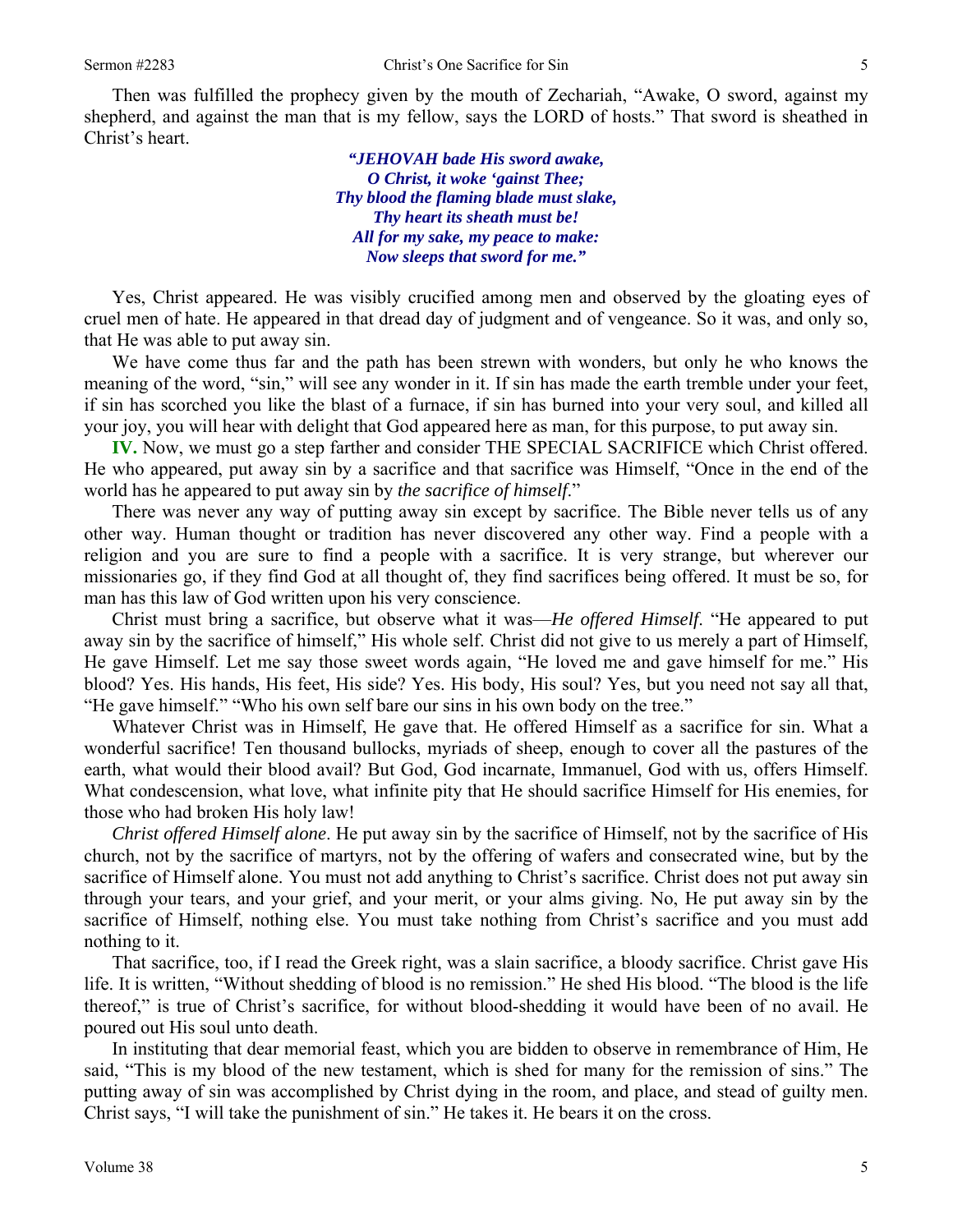Sinful man, hear this! Take that fact to be true and rest your whole soul on it and you are saved. Christ died for believers. "God so loved the world, that he gave his only begotten Son, that whosoever believes in him should not perish, but have everlasting life." If you believe in Christ, that is, if you trust Him, if you trust Him now, if you trust Him altogether, if you trust Him alone, and say, "There I am resting, believing that Christ died for me," you are saved, for Christ has put away your sin. You shall not die. How can a man die when His sin is put away by Christ's all-sufficient sacrifice?

> *"If sin be pardon'd, I'm secure; Death hath no sting beside; The law gives sin its damning power; But Christ, my Ransom, died."*

Christ's appearing, then, was that He might, as a High Priest, present a sacrifice. He presented Himself to the death on the cross. He died and by that dying He has put away sin.

**V.** That brings me to my closing point, THE GRAND ACHIEVEMENT. Christ appeared "*to put away sin*." What can that mean?

It means, first, that Christ has put away sin *as to its exclusion of men from God*. Man, by his sin, had made this world so obnoxious to JEHOVAH that God could not deal with its inhabitants apart from Christ's sacrifice. He is infinitely merciful, but He is also infinitely just and the world had become so putrid a thing that He declared that He regretted that He had made man upon the earth.

Now this whole world of ours must have gone down into eternal ruin had not Christ come. John the Baptist cried, "Behold the Lamb of God, which takes away the sin of the world," the whole bulk of it. It was there and then removed at one stroke, so that God could deal with man, could send an embassage of peace to this poor guilty world, and could come upon Gospel terms of free grace and pardon to deal with a guilty race. That was done. You may all thank God for that.

But there is more wanted than that. When God comes to deal with men, we find, next, that Christ has, for every believer, taken away sin *as to its punishment*. I mean what I say. God cannot punish twice for the same offense. To lay sin upon Christ and then to demand its penalty of those for whom He stood as Substitute would be to demand compensation twice and punishment twice for one offense, and this can never be.

> *"Payment God cannot twice demand, First at my bleeding Surety's hand, And then again at mine."*

That were a gross injustice and the Judge of all the earth must do right. Behold, then, this fact. If you believe in Christ Jesus, He bore the punishment of your sin. In that short space upon the tree, the infinity of His nature enabled Him to render to God's justice a vindication which is better than if all for whom He died had gone to hell. Had all been lost, God's justice would not have been vindicated as well as when His own dear Son,

> *"Bore, that we might never bear, His Father's righteous ire."*

He has made the law of God more honorable by His death at its hands than it could have been if all the race of men had been condemned eternally. Oh, soul, if you believe in Jesus, the chastisement of your peace was upon Him and with His stripes you are healed. "He was made a curse for us, as it is written, Cursed is everyone that hangs on a tree."

And was He cursed for me and shall I be cursed, too? That would not be consistent with divine equity. The true believer may plead the justice as well as the mercy of God in the matter of his absolution. If Christ died, then all who were in Christ died with Him. And when He rose, they all rose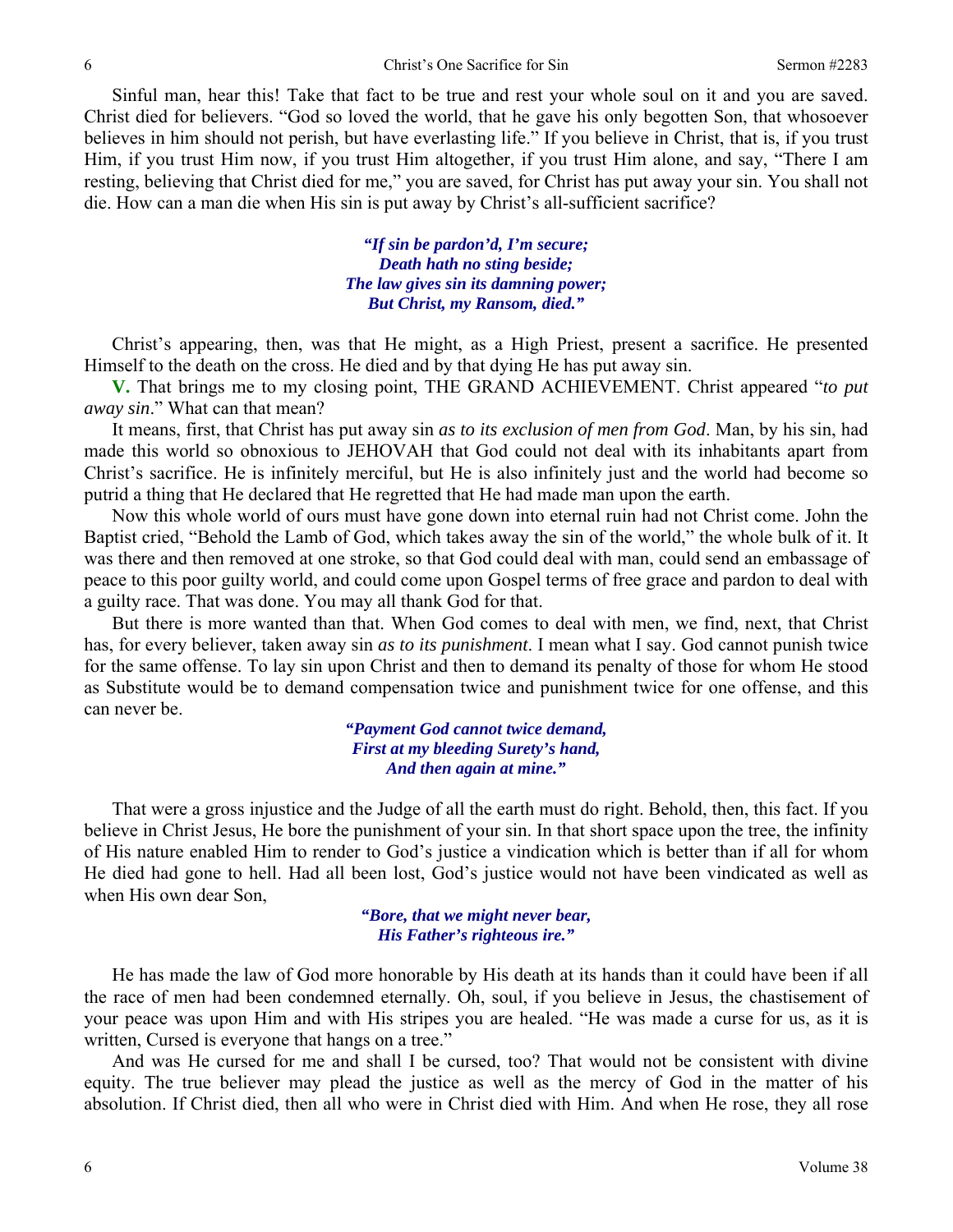with Him. And when God accepted Him by raising Him from the dead, He accepted all who were in Him. Glory be to His holy name!

Further, Christ put away sin *as to its condemning power*. You have felt the condemning power of sin. I have supposed you have done so. If so, listen. "There is, therefore, now no condemnation to them that are in Christ Jesus." You are a sinner, but your sin is not imputed to you, but to Him who stood as your Sponsor, your Paymaster, your Surety. Your sins were numbered on the Scapegoat's head of old, even on Christ, the divinely-ordained Substitute for all His people.

As David wrote, "Blessed is the man unto whom the LORD imputes not iniquity, and in whose spirit there is no guile!" Your sin does not condemn you, for Christ has been condemned in your stead. "Neither do I condemn you," says the Lord, "Go in peace."

Yet once more, sin is put away now *as to its reigning power,* for, if sin is pardoned through the atoning blood, we come to love Christ and loving Christ, away goes every sin. The man for whom Christ died, who knows it, who knows that Christ put away sin, must love Christ and loving Christ, he must hate sin, for to love sin and to love Christ at the same time would be impossible.

If He bore my guilt, then I am not my own, for I am bought with a price, even with His most precious blood. He that suffered in my stead shall now my Master be. I lie at His dear feet and bless His name.

> *"Oh, how sweet to view the flowing Of His sin-atoning blood, With divine assurance knowing He has made my peace with God!"*

When you get as far as that, then you love Christ and serve Him. I have told you before of the bricklayer who fell off a scaffold and was taken up so injured that it was seen that he must soon die. A good clergyman, bending over him, said, "My dear man, you had better make your peace with God." The poor fellow opened his eyes, and said, "Make my peace with God, sir? Why, that was done for me more than eighteen hundred years ago by Him who took my sin and suffered in my stead." Thank God for that!

I hope that many of you could say the same—you would not then talk about making your peace with God, or about doing something to reconcile you to God. The very thought of adding anything to Christ's finished work is blasphemy. Believe that He has done all that is required, and rest in it, and be happy all your days.

With this remark I finish. Sin is put away *as to its very existence*. Where has sin gone to when a man believes in Christ? Micah says, "You will cast all their sins into the depths of the sea," where they will never be fished up again. The devil himself may fish to all eternity, but he will never fish them up again. God has cast the sins of believers into the depths of the sea.

Where have they gone? "As far as the east is from the west, so far has He removed our transgressions from us." How far is the east from the west? Will you go and measure it on the globe? Fly up to the heavens and see how far you can go east, and how far you can go west. Is there any boundary to space? So far has God removed our transgressions from us.

A more wonderful expression is this, "You have cast all my sins behind Your back." Where is that? Where is God's back? Is there any place behind His back? He is everywhere present and everywhere seen. It is nowhere at all then, and our sins are thrown into the nowhere. He that believes in Christ may know for sure that his iniquities have gone into the nowhere.

Listen once more, "In those days, and in that time, says the LORD, the iniquity of Israel shall be sought for, and there shall be none; and the sins of Judah, and they shall not be found." Thus is sin annihilated for all who trust the Savior. Listen to Daniel's description of the work of Messiah, the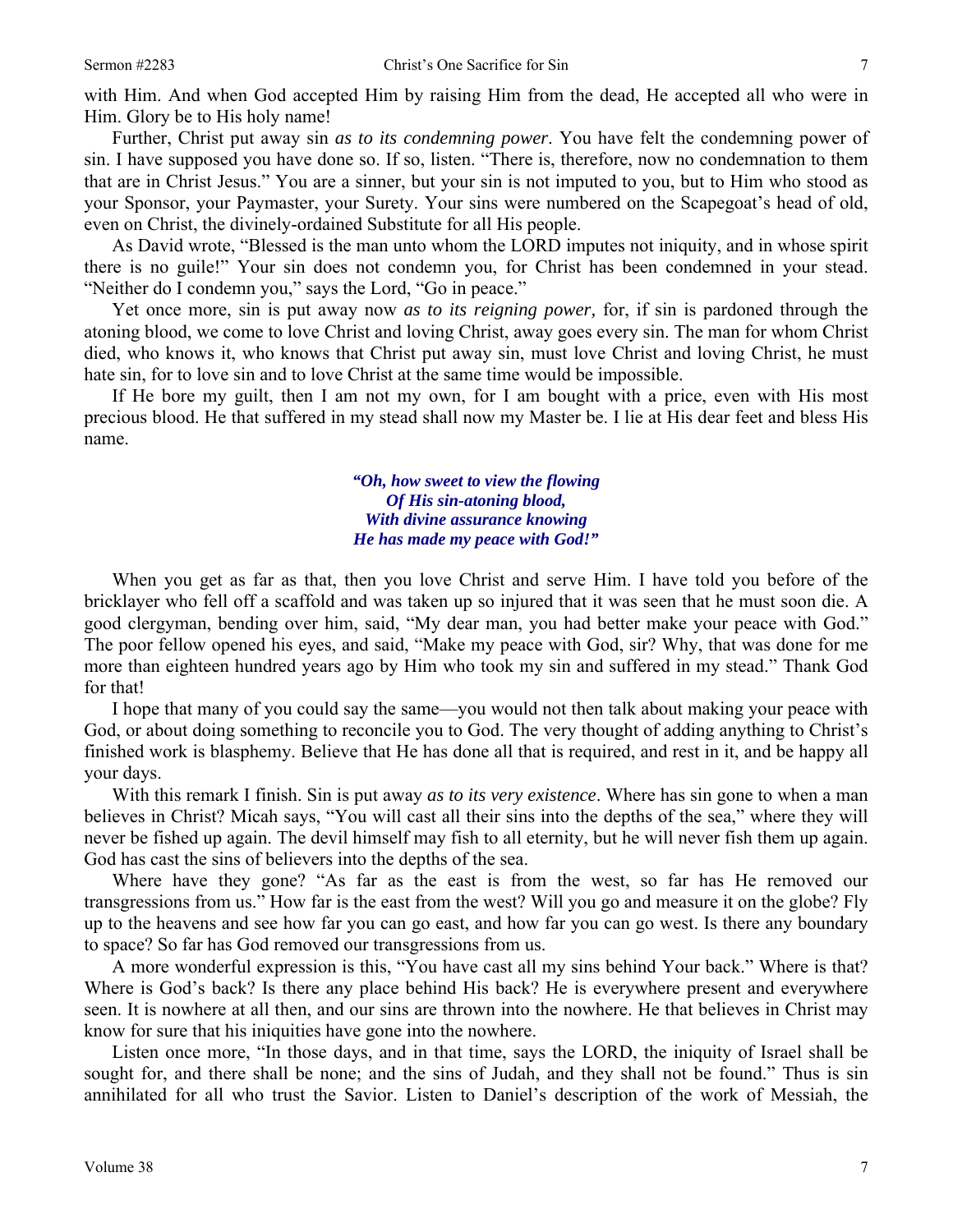Prince, "to finish the transgression, and to make an end of sins." If He has made an end of them, there is an end of them.

O my heart, sing hallelujah! Let every beat of my pulse be a hallelujah unto Him who has put away my sin! Poor sinner, if you are black as the devil with sin, crimson to the very core with iniquity, yet wash in the fountain filled with the blood of the Lamb, and you shall be whiter than snow, for the Lord Jesus, by the sacrifice of Himself, has forever put away the sin of all who trust Him.

Dear hearers, have you laid hold of this great truth? I do not care to what sect you belong, and I do not care what your standing in life is, and I do not care what your opinion in politics may be. Has Christ put away your sin? If He has, be as happy as the days are long in summertime. And be as bright as the garden is colorful in June. Sing like angels, you have more to sing about than angels have, for never did they taste redeeming grace and dying love. They were never lost and therefore never found. Never enslaved and therefore, never redeemed.

God in human flesh has died for you. God loved you so that He would be nailed to a tree for you. You have sinned, but you are today as if you had never sinned. "He that is washed is clean every whit." "And you are washed." Oh, I say again, let your heart beat hallelujah! Let your pulse seem to say, "Bless, bless, bless, bless, bless the Lord!"

"Oh," says one, in a mournful and sorrowful tone, "I am afraid it is not so with me." Well, then, do not go to sleep tonight until it is so. If you believe in the Lord Jesus Christ, it is so. "Well, I hope that it is so," says one. Away with your hoping! What is the good of that? There are many people that go hoping, hoping, hopping, hopping. Get out of that hoping and hopping, and walk steadily on this sure ground.

Christ died for all who believe in Him, effectually died, not died according to that theory which teaches that He died no more for Peter than He did for Judas, and died for those who are already in hell as much as He died for those who will be in heaven. The universal theory of the atonement has precious little comfort in it, albeit that Christ's death was universal in the removal of the hindrance to God's dealing on terms of mercy with the world, yet He laid down His life for His sheep. He loved His church and gave Himself for it. He has redeemed us from among men, out of men. He has taken us to be His own by the purchase of His blood. We are redeemed, washed, saved.

If this is your case, go home and be glad. Let nobody beat you in holy merriment. There is a passage at the end of the parable of the prodigal that I like very much, "and they began to be merry." The parable does not tell us when they left off being merry, but I suppose they are still merry.

I know that ever since my Father put the ring on my finger, and shoes on my feet, and gave me the kiss of love, and I knew that I was forgiven, I have been merry and I mean to be merry still, till my merriment is lost in the merriment above, where they keep perpetual holiday and sing to the praise of the Redeemer, "You were slain, and have redeemed us to God by your blood out of every kindred, and tongue, and people, and nation." To Him be honor, and glory, and blessing, forever and ever! Amen.

## **EXPOSITION BY C. H. SPURGEON**

### *HEBREWS 9:24-28 AND 10:1-18.*

**Hebrews Chapter 9. Verse 24.** *For Christ is not entered into the holy places made with hands,—* Christ has not entered into any earthly temple or tabernacle.

**24-26.** *Which are the figures of the true; but into heaven itself, now to appear in the presence of God for us: nor yet that he should offer himself often, as the high priest entereth into the holy place every year with blood of others; for then must he often have suffered since the foundation of the world: but now once—* 

And only once*.* 

**26.** *In the end of the world hath he appeared to put away sin by the sacrifice of himself.*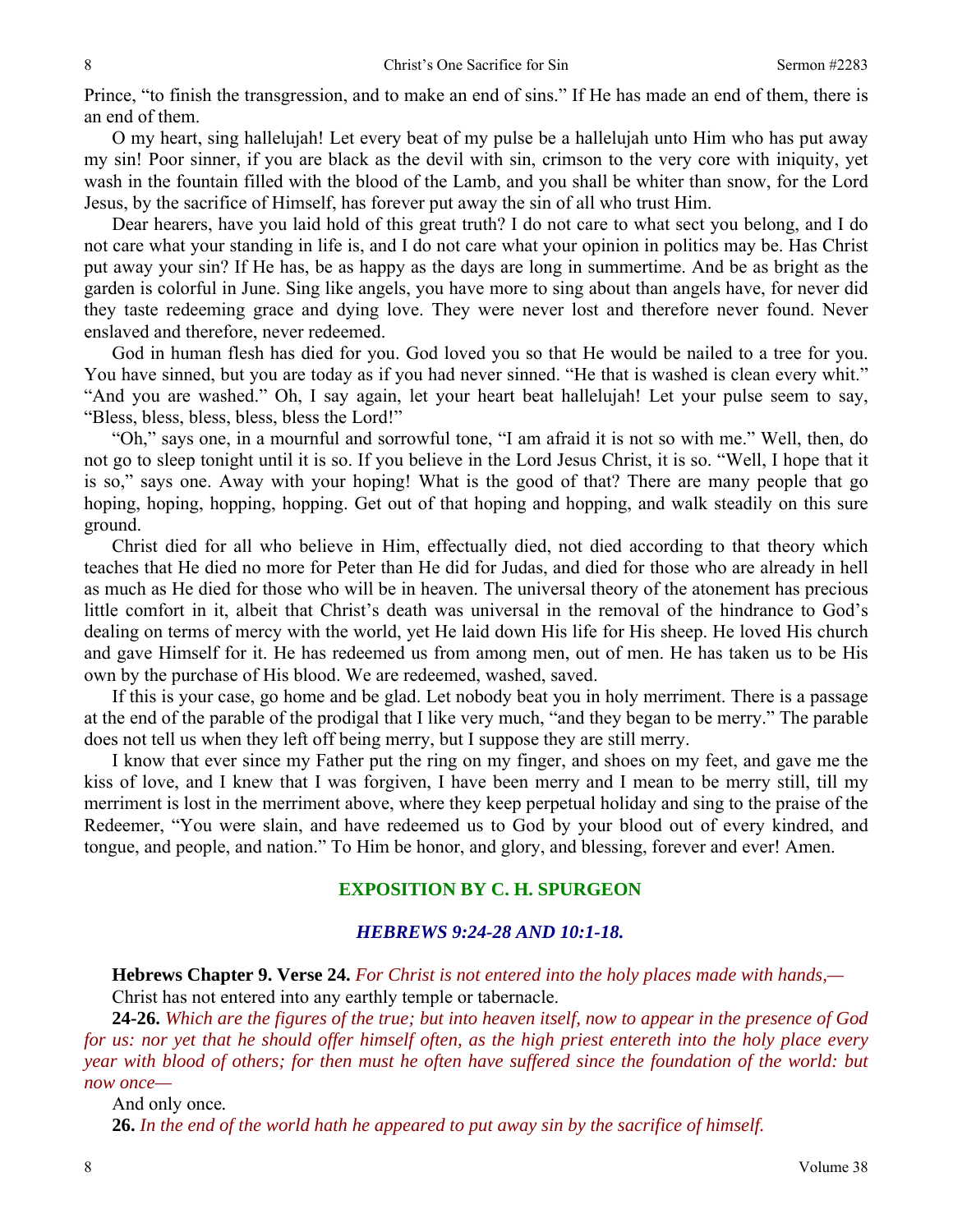The Levitical priests continually repeated their sacrifice, for it was not effectual when offered only once. But our great High Priest has once for all presented a sacrifice which has made a full atonement for all His people's sins and there is, therefore, no need for it to be repeated.

**27.** *And as it is appointed unto men once to die,—* 

Notice how the apostle continues to introduce that important little key word, "once."

**27-28.** *But after this the judgment: so Christ was once offered—*

Only once.

**28.** *To bear the sins of many; and unto them that look for him shall he appear the second time without sin unto salvation.* 

May we be among the privileged company that look for Him!

**Hebrews Chapter 10. Verse 1.** *For the law having a shadow of good things to come, and not the very image of the things, can never with those sacrifices which they offered year by year continually make the comers thereunto perfect.* 

A man could go to the Levitical sacrifices twenty years running and yet be no forwarder. He must go again and again as long as he lived. They were only figures and shadows and types—the real sacrifice is Christ.

**2.** *For then*—

If they had been effectual,

**2.** *Would they not have ceased to be offered? because that the worshippers once purged should have had no more conscience of sins.*

Once forgiven, the sin would not have come back again. If the sacrifice had really cleansed the conscience of the offerer, he would not have had cause to present it again.

**3-5.** *But in those sacrifices there is a remembrance again made of sins every year. For it is not possible that the blood of bulls and of goats should take away sins. Wherefore when he cometh—* 

He who is the essence of it all, "When he comes,"

**5-7.** *Into the world, he saith, Sacrifice and offering thou wouldest not, but a body hast thou prepared me: in burnt offerings and sacrifices for sin thou hast had no pleasure. Then said I, Lo, I come (in the volume of the book it is written of me,) to do thy will, O God.* 

Types were no longer needed when the great Antitype had come. Christ was no longer pre-figured, for he was there in person. He put away the old shadows of the blood of bulls and goats when He brought His own real sacrifice, the true atonement for sin.

**8-9.** *Above when he said, Sacrifice and offering and burnt offerings and offering for sin thou wouldest not, neither hadst pleasure therein; which are offered by the law; then said he, Lo, I come to do thy will, O God. He taketh away the first, that he may establish the second.* 

The old law of God is gone, the first sacrifice is no longer presented, for the second is come, the real offering of Christ the Lamb of God.

**10.** *By the which will we are sanctified through the offering of the body of Jesus Christ once for all.*  Once, and only once. How Paul loves to recall this fact!

**11-12.** *And every priest standeth daily ministering and offering oftentimes the same sacrifices, which can never take away sins: but this man,—* 

Note these glorious words, "*This man*."

**12-13.** *After he had offered one sacrifice for sins forever, sat down on the right hand of God; from henceforth expecting till his enemies be made his footstool.* 

He would not have sat down if His work had not been done. He would not have ceased from His priestly service of presenting sacrifice if His one offering had not been sufficient. This Man's offering once, once, once, has done all that God demanded and all that man required.

**14.** *For by one offering he hath perfected for ever them that are sanctified.*